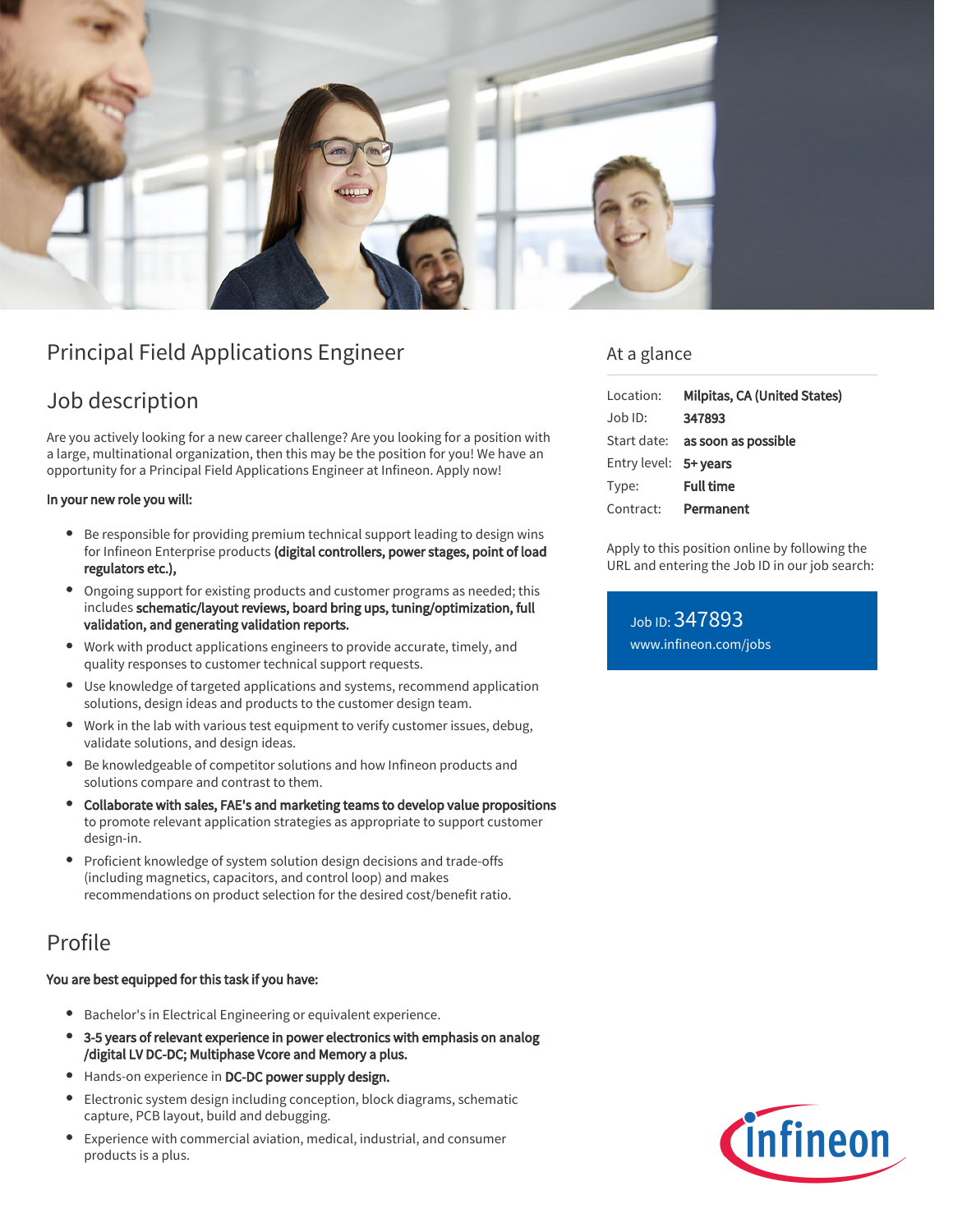- **Experience using development tools including s chematic capture, PCB layout,** electrical stimulation, and thermal simulation.
- The desire to work in a fast-paced team environment and help others with your knowledge and experience.
- Excellent communications and presentation skills.

Infineon Power & Sensor Systems (PSS) semiconductors play a vital role in enabling intelligent power management, smart sensitivity as well as fast and reliable data processing in an increasingly digitalized world.

Our leading-edge power devices make chargers, adapters, power tools and lighting systems smarter, smaller, lighter and more energy-efficient. Our trusted sensors increase the context sensitivity of "things" and systems such as HMI, and our RF chips power fast and reliable data communication.

#### – We drive leading-edge power management, sensing and data transfer capabilities –

[Click here](https://www.infineon.com/cms/en/careers/working-at-infineon/PSSDreamJob/) for more information about working at PSS with interesting employee and management insights and an overview with more #PSSDreamJobs.

### Benefits

**Milpitas, CA:** Medical, Dental & Vision Plans; Flexible Reimbursement Accounts (FSAs); Industry leading 401k Employer Contribution/Match; Company Performance Bonus; Holiday Pay & Paid Time Off (PTO); Flexible working conditions, Part-time Options; Different career paths: Project Management, Technical Ladder, Management & Individual Contributor; Wide range of Training Offers & Career Development Planning; Coaching, Mentoring, Networking Possibilities; International assignments; Basic Life & Dependent Life Insurance; Paid Sick Leave, Accidental Death & Disability Insurance (AD&D); Short-term & Long-term Disability; Employee Assistance Program (EAP); Health Promotion Programs; Reduced Price for Public Transportation

### Why Us

#### Part of your life. Part of tomorrow.

We make life easier, safer and greener – with technology that achieves more, consumes less and is accessible to everyone. Microelectronics from Infineon is the key to a better future. Efficient use of energy, environmentally-friendly mobility and security in a connected world – we solve some of the most critical challenges that our society faces while taking a conscientious approach to the use of natural resources.

Infineon Technologies Americas Corp. is an equal opportunity employer. All qualified applicants will receive consideration for employment without regard to race, color, religion, sex (including pregnancy, childbirth, or related medical conditions), gender identity, national origin, ancestry, citizenship, age, physical or mental disability, legally protected medical condition, family care status, military or veteran status, marital status, domestic partner status, sexual orientation, or any other basis protected by local, state, or federal laws. Applicants with questions about access or requiring a reasonable accommodation for any part of the application or hiring process should contact the Talent Network by phone at (408) 503-2194.

Employment at Infineon is contingent upon proof of your legal right to work in the United States under applicable law, verification of satisfactory references and successful completion of a background check and drug test, and signing all your onboarding documents .

In some instances, if applicable, U.S. export control laws require that Infineon obtain a U.S. government export license prior to releasing technologies to certain persons. This offer is contingent upon Infineon's ability to satisfy these export control laws as related